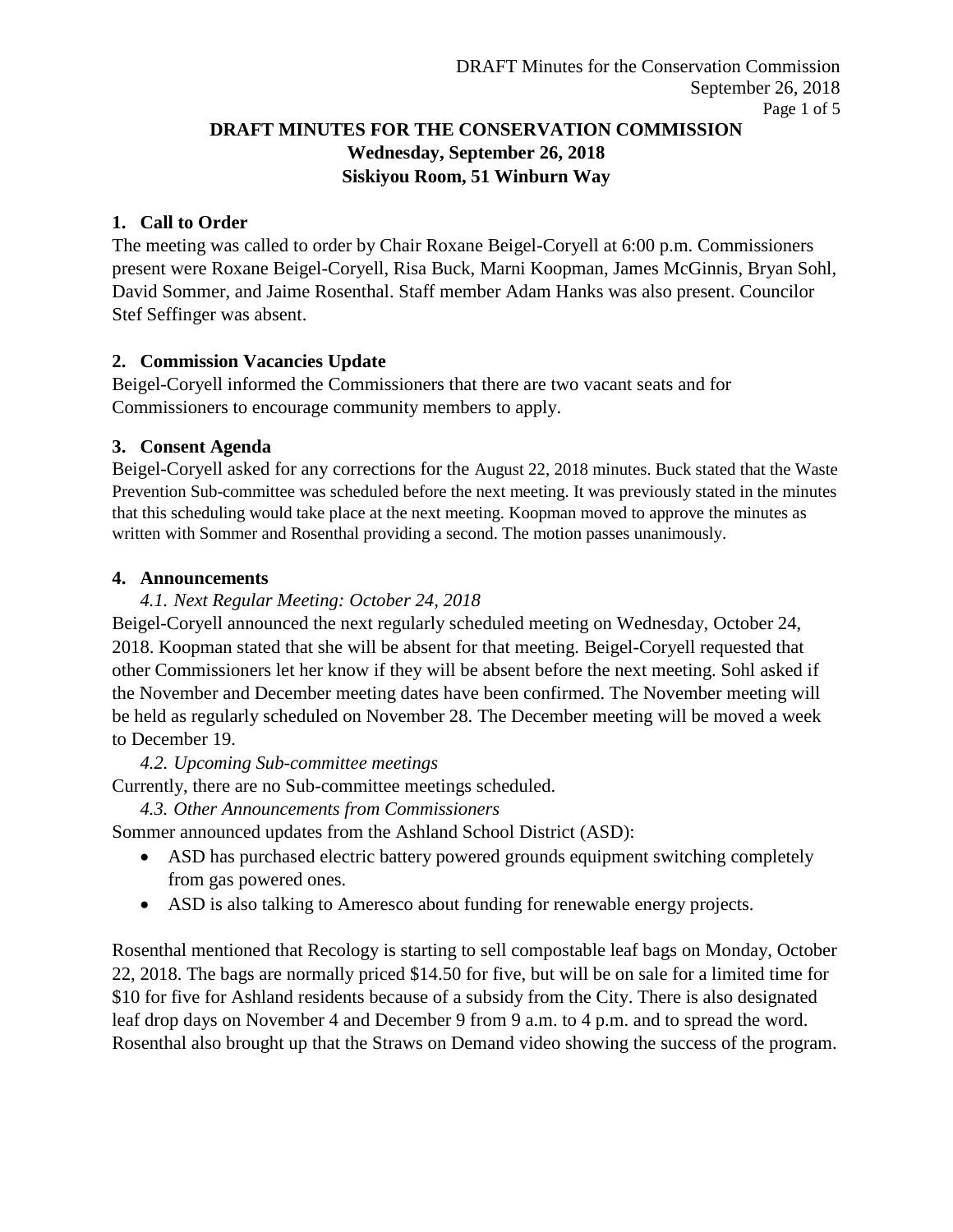Koopman stated that Electric Vehicles for Ashland (EVA) is moving forward with negotiation with dealers and a large list of interested parties. Koopman was hopeful that some connection to the Chamber of Commerce could be made to announce the program to local businesses. Hanks stated that he will contact Dana Welsh to see if Koopman can participate in the Chamber's greeters or another way.

Beigel-Coryell announced that Southern Oregon University (SOU) started on September 24. The first of three new rooftop solar installations are being built on SOU's campus. This project will increase SOU's solar production by 50%. The official opening ceremony for the new Lithia Motors Pavilion has taken place and SOU are still waiting on its LEED certification which will take time.

## **5. Public Forum**

*Huelz Gutcheon/2253 Highway 99* – reiterated he talks always about energy and the possibility of solving problems with clean energy. Gutcheon mentioned an article written by Dave Kanner against the potential solar farm on the Imperatrice property. Gutcheon emphasized that the solar farm would provide renewable and clean energy versus the electricity bought from BPA that is not always clean. He also emphasized the importance of new constructions being wired for car charging capacity. This prevents the developers having the new constructions as well as parking areas from being able to house electric cars.

## **6. Reports/Presentations**

#### *6.1 Council Liaison Update*

Seffinger was absent and not able to give a Council update. Beigel-Coryell and Buck had met previously with Seffinger to introduce her to the Conservation Commission goal setting and its future with the Climate Energy and Action Plan ad hoc committee. A more in depth discussion can be presented at a later meeting.

*6.2 City Operations/Administration*

Hanks updated the Commission on City Operations. The following were presented:

- City looking into selecting an Energy Services Company (ESCO) to help with potential future energy efficiency and renewable energy projects
- The EV charging incentive pilot program has been launched.
- A request for proposal for the 10 by 20 Imperatrice solar farm is being finalized for Council approval.
- The permitting process for solar trackers as requested from last meeting.

McGinnis asked if Julie Smitherman, the water conservation specialist, would be able to make it to a future meeting. Hanks stated that she would probably able to attend in November since she is attending the CEAP meeting in October.

# **7. Old Business**

*7.1. Commission Monthly Column in Sneak Preview*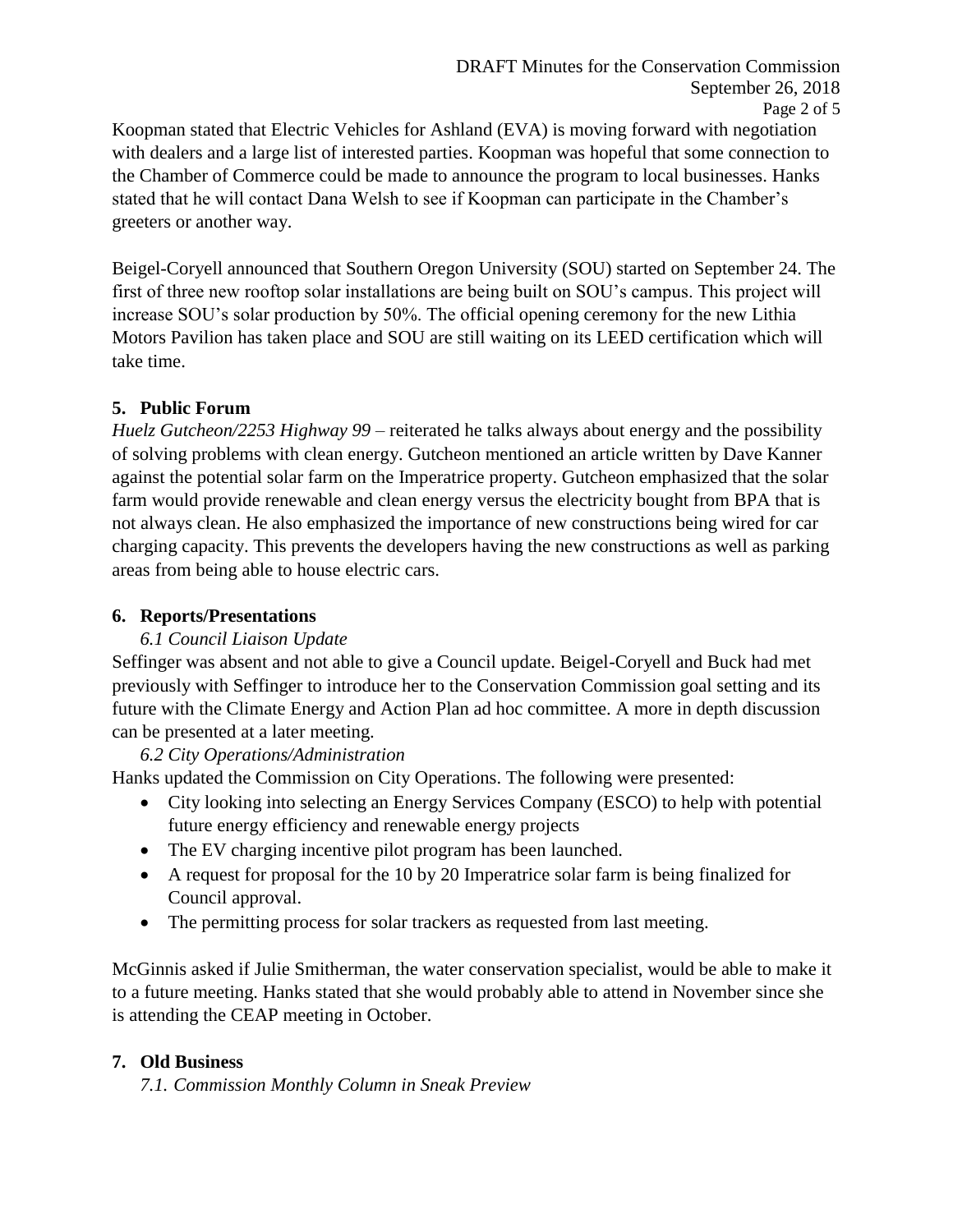The November article will be a progress report on the Straws on Demand pilot program. Beigel-Coryell asked for ideas for a title. Sommer offered the title to be "This is the Last Straw". Beigel-Coryell asked for comments, changes, and feedback on the article. No members had changes. Sommer moved to approve the article and Koopman seconded. After no further discussion, a vote was taken and the motion passed with all in favor.

There was discussion about the December article being a recycled one from previous years unless a Commissioner would like to write one. McGinnis moved to adopt the "Most of Us" article for the December issue with Sohl as a second. Beigel-Coryell asked for discussion and Rosenthal stated she also like the waste zero one. A vote was taken with all members in favor. Hanks will review the "Most of Us" article for any dating, correct the "according EPA" typo, and add in climate change goals based on McGinnis' suggestion.

Beigel-Coryell asked if anyone had ideas or an interest in January's article or if they would like to discuss that at the October meeting. Hanks stated that the timing could be used for an EMPOWER winter heating change over article which he would write with Stu Green. McGinnis moves to have the January article be on EMPOWER winter heating change over with Buck providing a second. No discussion and the motion passes without opposition. Hanks will work with Green to write the EMPOWER winter heating change over article for January.

Hanks mentioned the memo the Conservation Commission had previously written Council about the 10 by 20 RFP. Beigel-Coryell asked the group if they would like to resend the same memo or send a different one to Council. Koopman moved that Hanks update the memo with a cover stating the decision made at this meeting. Buck seconded the motion. Sohl asked if any were opposed to the RFP being below the ditch. Koopman stated that the memo recommends the land is preserved for recreation and biodiversity and to talk about the entire parcel of land not just below the ditch. McGinnis emphasized the multiple uses for the land and the value there. Koopman stated that the Commission had previously discussed this in length for their first memo. Buck suggested to let Council decide and revisit closer to when the RFP is being posted. A vote was taken with all members in favor.

#### *7.2. Sub-committee updates*

The Energy Conservation and Renewable Energy Sub-committee has not met recently. The Water Sub-committee has also not met, but Buck has some ideas for the sub-committee in mind and will share with Koopman.

The Waste Prevention Sub-committee has met and Beigel-Coryell gave an update on the Straws on Demand pilot program which officially ended in August. A short survey to participating businesses was sent out. The response was overwhelming positive with some businesses wanting to continue the program on they're own. Some complaints were that some employees said it was inconvenient when customers asked and some customers complained about the temperature change in the straw. This is leading the sub-committee to look into more programs for preventing single-use disposals. Koopman mentioned the next venture of expanding to lids. Beigel-Coryell stated that the pilot program would be called "Lose Your Lid" and is being considered.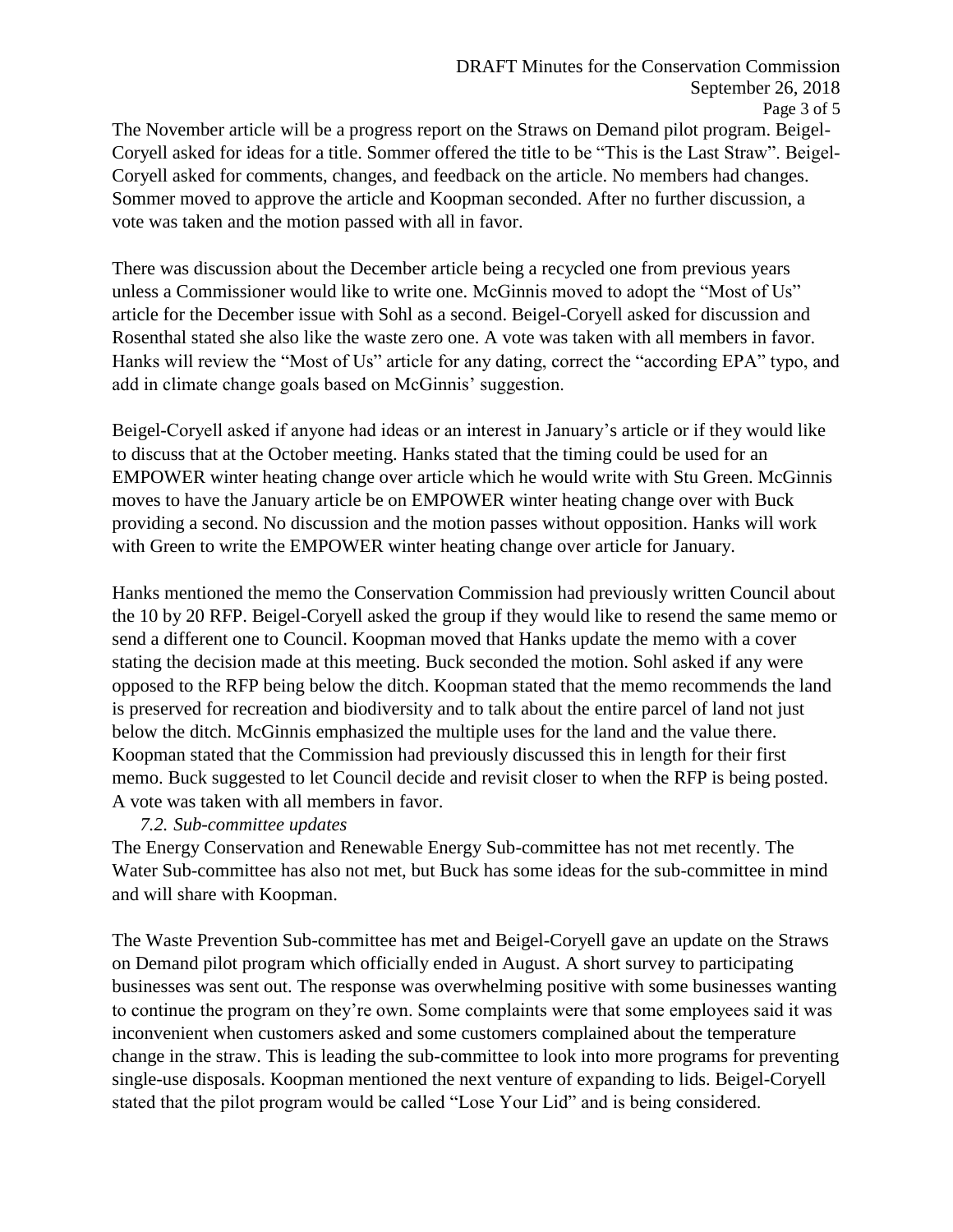### **8. New Business**

# *8.1 DEQ Materials Management Grant Application*

A grant application is being submitted to Department of Environmental Quality for materials management to start an eco to-go program available at five to six restaurants in town. The grant will help with the purchasing of the actual boxes as well as marketing and outreach funding. McGinnis moved to recommend City submittal of the application as written with Koopman providing a second. All votes were in favor and the motion passes.

# *8.2 CEAP 2.0 Committee Update*

McGinnis mentioned that CEAP 2.0 is looking at the relationship of the Conservation Commission and a possible permanent CEAP commission. Hanks stated that CEAP 2.0 is working through its scope and charges to help with its recommendation with to Council. Hanks will send out the presentation that Stu Green had for the CEAP ad-hoc committee. CEAP 2.0 is still in discussion, but looking towards having a permanent CEAP Commission with a charge different from the Conservation Commission to prevent overlap.

*8.3 Commission Powers and Duties Review*

- Review Commission Rules
- Review Commission Goals

Beigel-Coryell presented the goals voted on last year. The priority areas also agreed upon were:

- Waste Reduction,
- Water Conservation,
- Energy Conservation,
- Renewable Energy,
- Air Quality, and,
- Education and Outreach.

Sohl asked if the priorities have been assessed over the last year. Beigel-Coryell said this could be presented at the next meeting. McGinnis proposed putting off revising the goals and priority areas until after CEAP 2.0's recommendation to Council. Some discussion surrounded water conservation on private properties, specifically a leak near Lincoln school caused by an adjacent apartment complex. Hanks stated Julie Smitherman could speak to what the City and the Commissions abilities to help prevent this when she attends the November meeting. Koopman will join Sohl for a water conservation sub-committee. Beigel-Coryell will print out packets for next time.

# **9. Wrap Up**

# *9.1 Items to be added to next agenda*

The Commissioners would like the following on the next meeting agenda:

- Follow up on CEAP 2 recommendation formal and slides
- Climate recovery ordinance
- Updates on Imperatrice Solar RFP

If any members would like to add anything to the next meeting's agenda, please email Beigel-Coryell with the items. The meeting was adjourned at 8:02 p.m. by Chair Beigel-Coryell